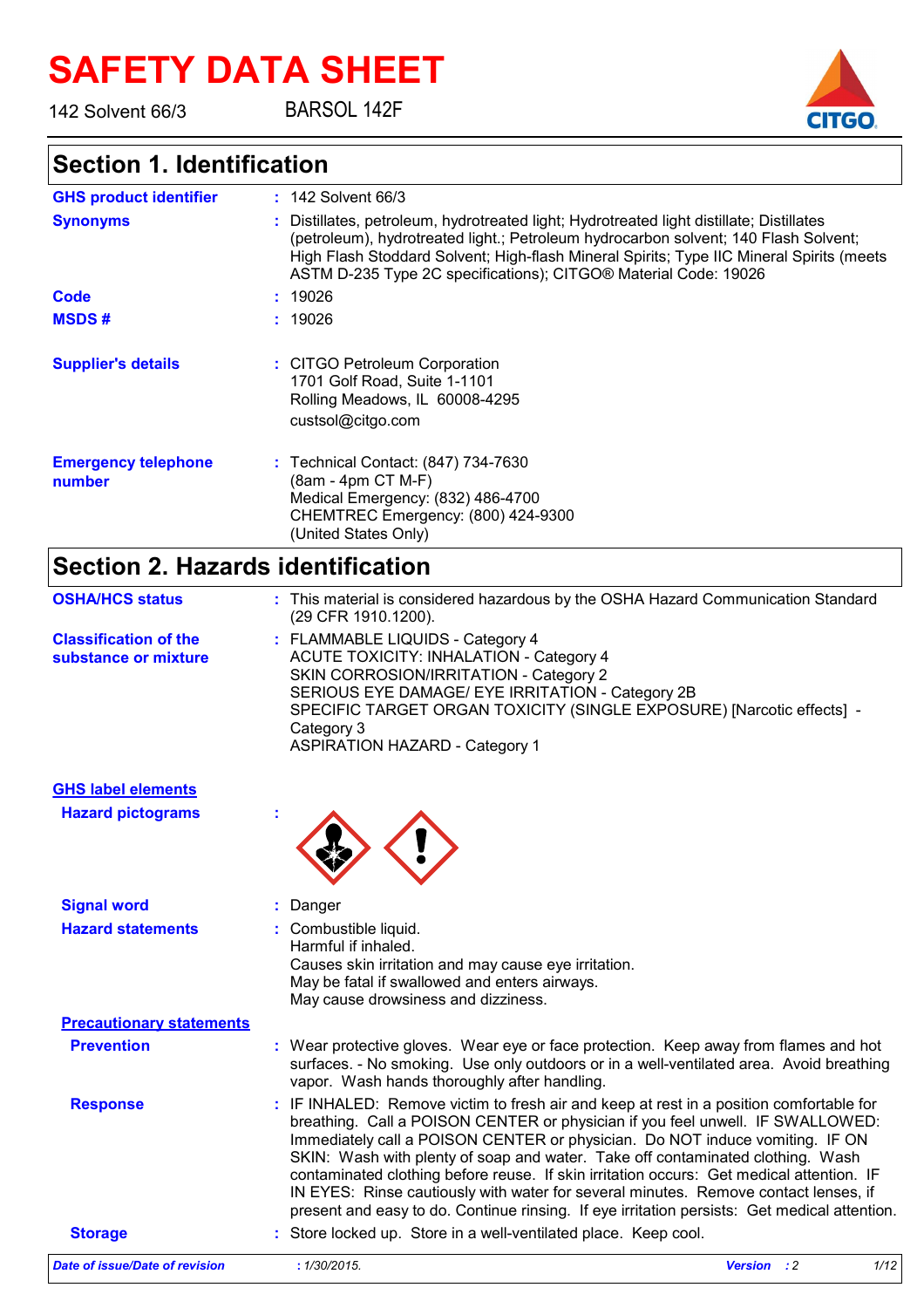## **Section 2. Hazards identification**

**al Example 3 Example 3 :** Dispose of contents and container in accordance with all local, regional, national and international regulations.

#### **Hazards not otherwise classified**

# **Section 3. Composition/information on ingredients**

**:** None known.

| <b>Substance/mixture</b>                | : Substance                                                                                                                                                                                                                                                                                                                                    |
|-----------------------------------------|------------------------------------------------------------------------------------------------------------------------------------------------------------------------------------------------------------------------------------------------------------------------------------------------------------------------------------------------|
| Other means of<br><i>identification</i> | : Distillates, petroleum, hydrotreated light; Hydrotreated light distillate; Distillates<br>(petroleum), hydrotreated light.; Petroleum hydrocarbon solvent; 140 Flash Solvent;<br>High Flash Stoddard Solvent; High-flash Mineral Spirits; Type IIC Mineral Spirits (meets<br>ASTM D-235 Type 2C specifications); CITGO® Material Code: 19026 |

## **CAS number/other identifiers**

| <b>CAS number</b> | $: 64742 - 47 - 8$ |
|-------------------|--------------------|
|-------------------|--------------------|

| <b>Ingredient name</b>                               | %                       | <b>CAS number</b> |
|------------------------------------------------------|-------------------------|-------------------|
| C9-C15 Cycloalkanes<br>C9-C15 Alkanes                | $60 - 100$<br>$10 - 30$ | $***$<br>$***$    |
| * = Various<br>$** =$ Mixture<br>$*** =$ Proprietary |                         |                   |

Any concentration shown as a range is to protect confidentiality or is due to process variation.

**Occupational exposure limits, if available, are listed in Section 8.**

# **Section 4. First aid measures**

### **Description of necessary first aid measures**

| <b>Eye contact</b>  | : Immediately flush eyes with plenty of water, occasionally lifting the upper and lower<br>eyelids. Check for and remove any contact lenses. Continue to rinse for at least 10<br>minutes. Get medical attention.                                                                                                                                                                                                                                                                                                                                                                                                                                                                                                                          |
|---------------------|--------------------------------------------------------------------------------------------------------------------------------------------------------------------------------------------------------------------------------------------------------------------------------------------------------------------------------------------------------------------------------------------------------------------------------------------------------------------------------------------------------------------------------------------------------------------------------------------------------------------------------------------------------------------------------------------------------------------------------------------|
| <b>Inhalation</b>   | : Remove victim to fresh air and keep at rest in a position comfortable for breathing. If it<br>is suspected that gas or vapor is still present, the rescuer should wear an appropriate<br>mask or self-contained breathing apparatus. If not breathing, if breathing is irregular or<br>if respiratory arrest occurs, provide artificial respiration or oxygen by trained personnel.<br>It may be dangerous to the person providing aid to give mouth-to-mouth resuscitation.<br>Get medical attention. If necessary, call a poison center or physician. If unconscious,<br>place in recovery position and get medical attention immediately. Maintain an open<br>airway. Loosen tight clothing such as a collar, tie, belt or waistband. |
| <b>Skin contact</b> | : Flush contaminated skin with plenty of water. Remove contaminated clothing and<br>shoes. Continue to rinse for at least 10 minutes. Get medical attention. Wash clothing<br>before reuse. Clean shoes thoroughly before reuse.                                                                                                                                                                                                                                                                                                                                                                                                                                                                                                           |
| <b>Ingestion</b>    | : Get medical attention immediately. Call a poison center or physician. Wash out mouth<br>with water. Remove dentures if any. Remove victim to fresh air and keep at rest in a<br>position comfortable for breathing. Aspiration hazard if swallowed. Can enter lungs and<br>cause damage. Do not induce vomiting. If vomiting occurs, the head should be kept<br>low so that vomit does not enter the lungs. Never give anything by mouth to an<br>unconscious person. If unconscious, place in recovery position and get medical<br>attention immediately. Maintain an open airway. Loosen tight clothing such as a collar,<br>tie, belt or waistband.                                                                                   |

#### **Most important symptoms/effects, acute**

| <b>Potential acute health effects</b> |                                                                                                                                                |                    |      |
|---------------------------------------|------------------------------------------------------------------------------------------------------------------------------------------------|--------------------|------|
| <b>Eye contact</b>                    | May cause eye irritation.                                                                                                                      |                    |      |
| <b>Inhalation</b>                     | : Harmful if inhaled. Can cause central nervous system (CNS) depression. May cause<br>drowsiness and dizziness.                                |                    |      |
| <b>Skin contact</b>                   | : Causes skin irritation.                                                                                                                      |                    |      |
| <b>Ingestion</b>                      | : Can cause central nervous system (CNS) depression. May be fatal if swallowed and<br>enters airways. Irritating to mouth, throat and stomach. |                    |      |
| Date of issue/Date of revision        | : 1/30/2015.                                                                                                                                   | <b>Version</b> : 2 | 2/12 |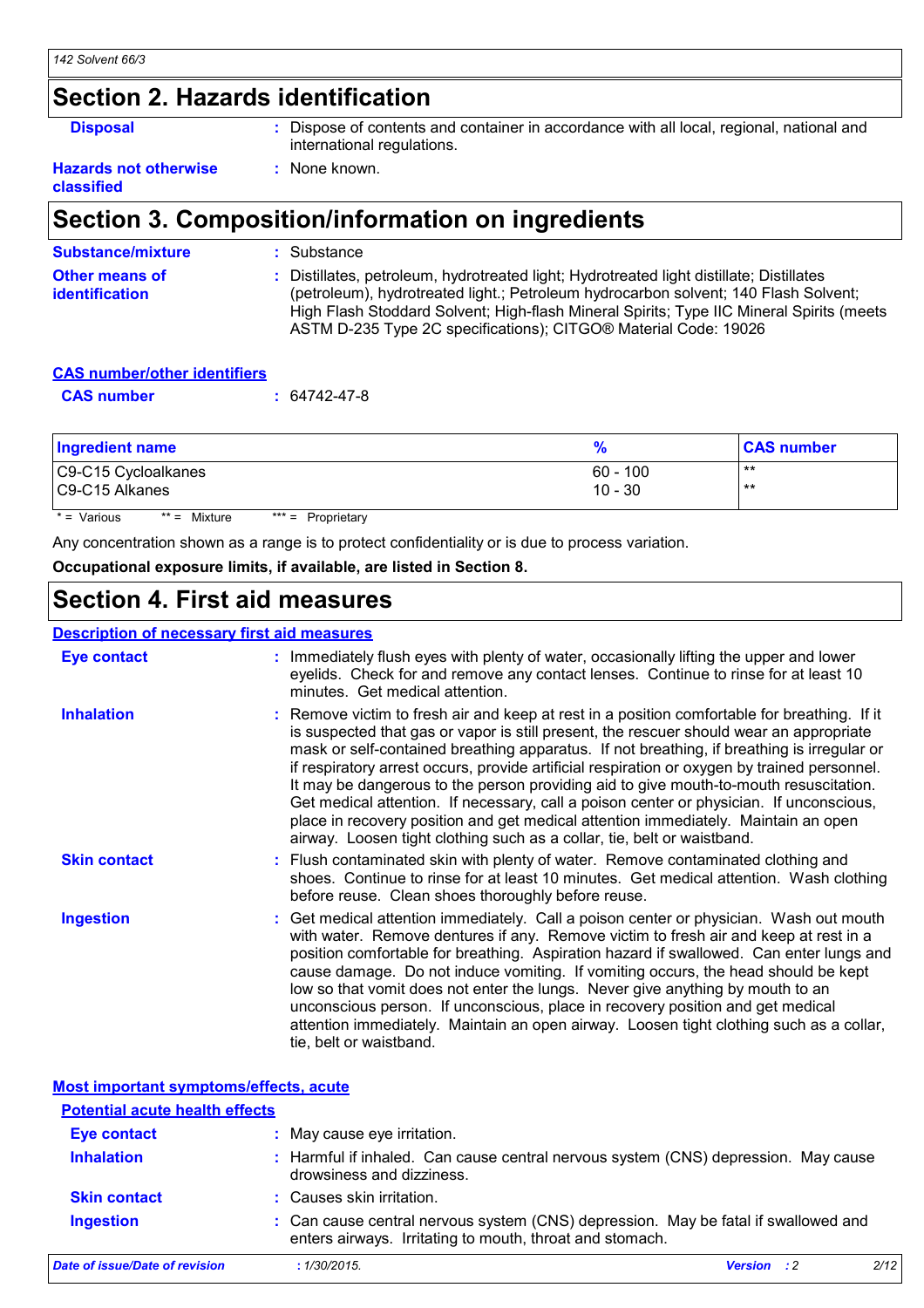## **Section 4. First aid measures**

#### **Over-exposure signs/symptoms Skin contact Ingestion Inhalation Adverse symptoms may include the following:**  $\blacksquare$ nausea or vomiting headache drowsiness/fatigue dizziness/vertigo unconsciousness Adverse symptoms may include the following: **:** nausea or vomiting Adverse symptoms may include the following: **:** irritation redness **Eye contact :** Adverse symptoms may include the following: pain or irritation watering redness

#### **Protection of first-aiders** : No action shall be taken involving any personal risk or without suitable training. If it is suspected that gas or vapor is still present, the rescuer should wear an appropriate mask or self-contained breathing apparatus. It may be dangerous to the person providing aid to give mouth-to-mouth resuscitation. **Notes to physician :** If ingested, this material presents a significant aspiration and chemical pneumonitis hazard. Induction of emesis is not recommended. Consider activated charcoal and/or gastric lavage. If patient is obtunded, protect the airway by cuffed endotracheal intubation or by placement of the body in a Trendelenburg and left lateral decubitus position. **Specific treatments :** Treat symptomatically and supportively. **Indication of immediate medical attention and special treatment needed, if necessary**

**See toxicological information (Section 11)**

## **Section 5. Fire-fighting measures**

| <b>Specific hazards arising</b><br>from the chemical     | Combustible liquid. In a fire or if heated, a pressure increase will occur and the<br>container may burst, with the risk of a subsequent explosion. The vapor/gas is heavier<br>than air and will spread along the ground. Vapors may accumulate in low or confined<br>areas or travel a considerable distance to a source of ignition and flash back. Runoff to<br>sewer may create fire or explosion hazard. Fire water contaminated with this material<br>must be contained and prevented from being discharged to any waterway, sewer or<br>drain. |
|----------------------------------------------------------|--------------------------------------------------------------------------------------------------------------------------------------------------------------------------------------------------------------------------------------------------------------------------------------------------------------------------------------------------------------------------------------------------------------------------------------------------------------------------------------------------------------------------------------------------------|
| <b>Extinguishing media</b>                               |                                                                                                                                                                                                                                                                                                                                                                                                                                                                                                                                                        |
| <b>Suitable extinguishing</b><br>media                   | : Use dry chemical, $CO2$ , water spray (fog) or foam.                                                                                                                                                                                                                                                                                                                                                                                                                                                                                                 |
| <b>Unsuitable extinguishing</b><br>media                 | : Do not use water jet.                                                                                                                                                                                                                                                                                                                                                                                                                                                                                                                                |
| <b>Hazardous thermal</b><br>decomposition products       | Decomposition products may include the following materials:<br>carbon dioxide<br>carbon monoxide                                                                                                                                                                                                                                                                                                                                                                                                                                                       |
| <b>Special protective actions</b><br>for fire-fighters   | : Promptly isolate the scene by removing all persons from the vicinity of the incident if<br>there is a fire. No action shall be taken involving any personal risk or without suitable<br>training. Move containers from fire area if this can be done without risk. Use water<br>spray to keep fire-exposed containers cool.                                                                                                                                                                                                                          |
| <b>Special protective</b><br>equipment for fire-fighters | : Fire-fighters should wear appropriate protective equipment and self-contained breathing<br>apparatus (SCBA) with a full face-piece operated in positive pressure mode.                                                                                                                                                                                                                                                                                                                                                                               |

*Date of issue/Date of revision* **:** *1/30/2015. Version : 2 3/12*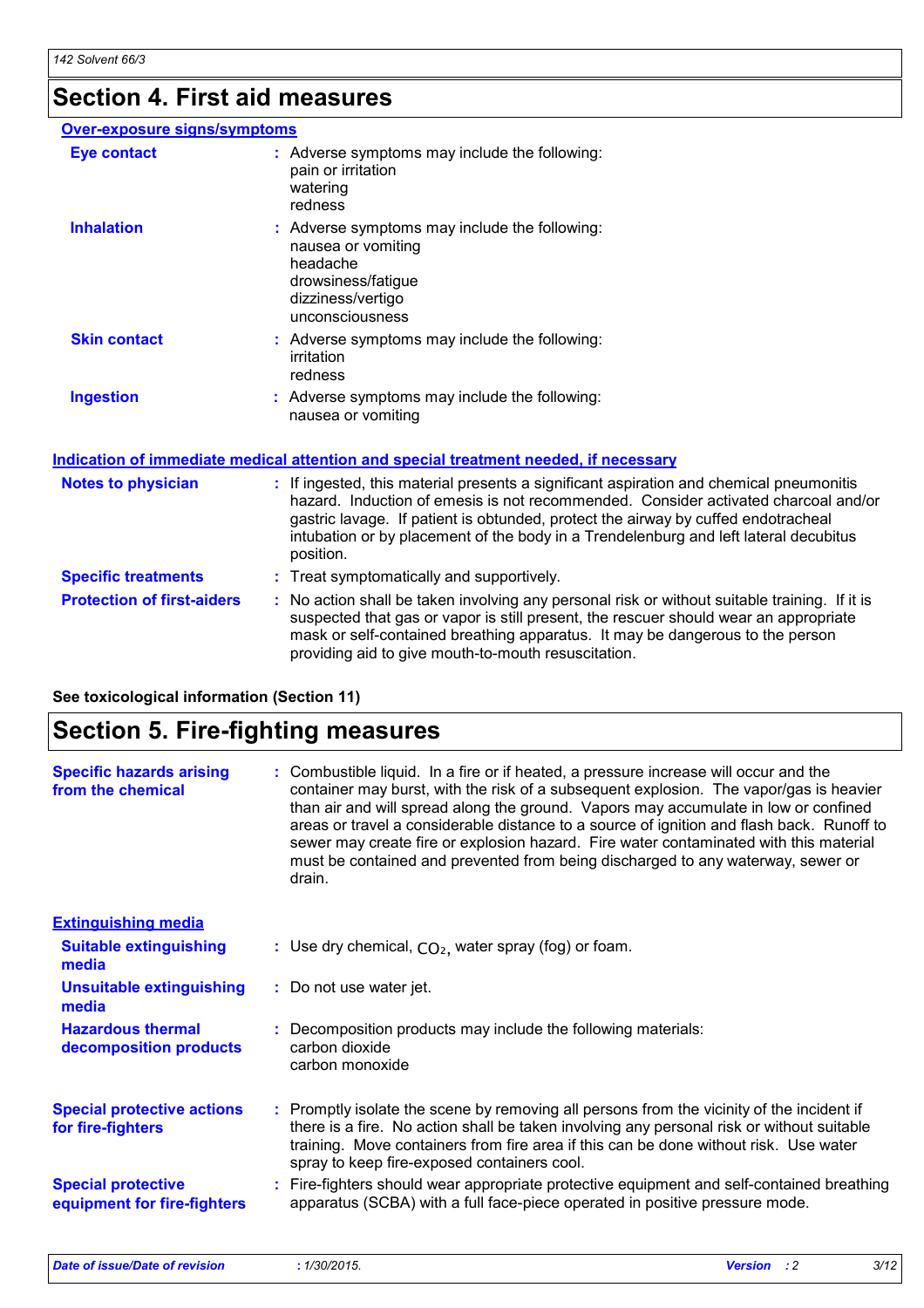# **Section 6. Accidental release measures**

| <b>Personal precautions, protective equipment and emergency procedures</b> |                                                                                                                                                                                                                                                                                                                                                                                                                                                                                                                                                                                                                                                                                                                                                                    |  |  |
|----------------------------------------------------------------------------|--------------------------------------------------------------------------------------------------------------------------------------------------------------------------------------------------------------------------------------------------------------------------------------------------------------------------------------------------------------------------------------------------------------------------------------------------------------------------------------------------------------------------------------------------------------------------------------------------------------------------------------------------------------------------------------------------------------------------------------------------------------------|--|--|
| For non-emergency<br>personnel                                             | : No action shall be taken involving any personal risk or without suitable training.<br>Evacuate surrounding areas. Keep unnecessary and unprotected personnel from<br>entering. Do not touch or walk through spilled material. Shut off all ignition sources.<br>No flares, smoking or flames in hazard area. Avoid breathing vapor or mist. Provide<br>adequate ventilation. Wear appropriate respirator when ventilation is inadequate. Put<br>on appropriate personal protective equipment.                                                                                                                                                                                                                                                                    |  |  |
| For emergency responders                                                   | If specialized clothing is required to deal with the spillage, take note of any information in<br>÷.<br>Section 8 on suitable and unsuitable materials. See also the information in "For non-<br>emergency personnel".                                                                                                                                                                                                                                                                                                                                                                                                                                                                                                                                             |  |  |
| <b>Environmental precautions</b>                                           | : Avoid dispersal of spilled material and runoff and contact with soil, waterways, drains<br>and sewers. Inform the relevant authorities if the product has caused environmental<br>pollution (sewers, waterways, soil or air). Water polluting material. May be harmful to<br>the environment if released in large quantities.                                                                                                                                                                                                                                                                                                                                                                                                                                    |  |  |
| <b>Methods and materials for containment and cleaning up</b>               |                                                                                                                                                                                                                                                                                                                                                                                                                                                                                                                                                                                                                                                                                                                                                                    |  |  |
| <b>Small spill</b>                                                         | : Stop leak if without risk. Move containers from spill area. Use spark-proof tools and<br>explosion-proof equipment. Dilute with water and mop up if water-soluble. Alternatively,<br>or if water-insoluble, absorb with an inert dry material and place in an appropriate waste<br>disposal container. Dispose of via a licensed waste disposal contractor.                                                                                                                                                                                                                                                                                                                                                                                                      |  |  |
| <b>Large spill</b>                                                         | Stop leak if without risk. Move containers from spill area. Use spark-proof tools and<br>explosion-proof equipment. Approach release from upwind. Prevent entry into sewers,<br>water courses, basements or confined areas. Wash spillages into an effluent treatment<br>plant or proceed as follows. Contain and collect spillage with non-combustible,<br>absorbent material e.g. sand, earth, vermiculite or diatomaceous earth and place in<br>container for disposal according to local regulations (see Section 13). Dispose of via a<br>licensed waste disposal contractor. Contaminated absorbent material may pose the<br>same hazard as the spilled product. Note: see Section 1 for emergency contact<br>information and Section 13 for waste disposal. |  |  |

# **Section 7. Handling and storage**

| <b>Precautions for safe handling</b>             |                                                                                                                                                                                                                                                                                                                                                                                                                                                                                                                                                                                                                                                                                                                                                                                                                                                                                                                                                                                                                                                                                                                                                                                                                                                                                                                                                                                                                                                                                                                                                                                                                                                                                   |
|--------------------------------------------------|-----------------------------------------------------------------------------------------------------------------------------------------------------------------------------------------------------------------------------------------------------------------------------------------------------------------------------------------------------------------------------------------------------------------------------------------------------------------------------------------------------------------------------------------------------------------------------------------------------------------------------------------------------------------------------------------------------------------------------------------------------------------------------------------------------------------------------------------------------------------------------------------------------------------------------------------------------------------------------------------------------------------------------------------------------------------------------------------------------------------------------------------------------------------------------------------------------------------------------------------------------------------------------------------------------------------------------------------------------------------------------------------------------------------------------------------------------------------------------------------------------------------------------------------------------------------------------------------------------------------------------------------------------------------------------------|
| <b>Protective measures</b>                       | : Put on appropriate personal protective equipment (see Section 8). Do not swallow.<br>Avoid contact with eyes, skin and clothing. Avoid breathing vapor or mist. Avoid<br>release to the environment. Use only with adequate ventilation. Wear appropriate<br>respirator when ventilation is inadequate. Do not enter storage areas and confined<br>spaces unless adequately ventilated. Keep in the original container or an approved<br>alternative made from a compatible material, kept tightly closed when not in use. Store<br>and use away from heat, sparks, open flame or any other ignition source. Use<br>explosion-proof electrical (ventilating, lighting and material handling) equipment. Use<br>only non-sparking tools. Empty containers retain product residue and can be hazardous.<br>Do not reuse container. Non equilibrium conditions may increase the fire hazard<br>associated with this product. Always bond receiving containers to the fill pipe before<br>and during loading. Always confirm that receiving container is properly grounded.<br>Bonding and grounding alone may be inadequate to eliminate fire and explosion<br>hazards. Carefully review operations that may increase the risks such as tank and<br>container filling, tank cleaning, sampling, gauging, loading, filtering, mixing, agitation, etc.<br>In addition to bonding and grounding, efforts to mitigate the hazards may include, but<br>are not limited to, ventilation, inerting and/or reduction of transfer velocities.<br>Always keep nozzle in contact with the container throughout the loading process. Do<br>NOT fill any portable container in or on a vehicle. |
| <b>Advice on general</b><br>occupational hygiene | : Eating, drinking and smoking should be prohibited in areas where this material is<br>handled, stored and processed. Workers should wash hands and face before eating,<br>drinking and smoking. Remove contaminated clothing and protective equipment before<br>entering eating areas. See also Section 8 for additional information on hygiene<br>measures.                                                                                                                                                                                                                                                                                                                                                                                                                                                                                                                                                                                                                                                                                                                                                                                                                                                                                                                                                                                                                                                                                                                                                                                                                                                                                                                     |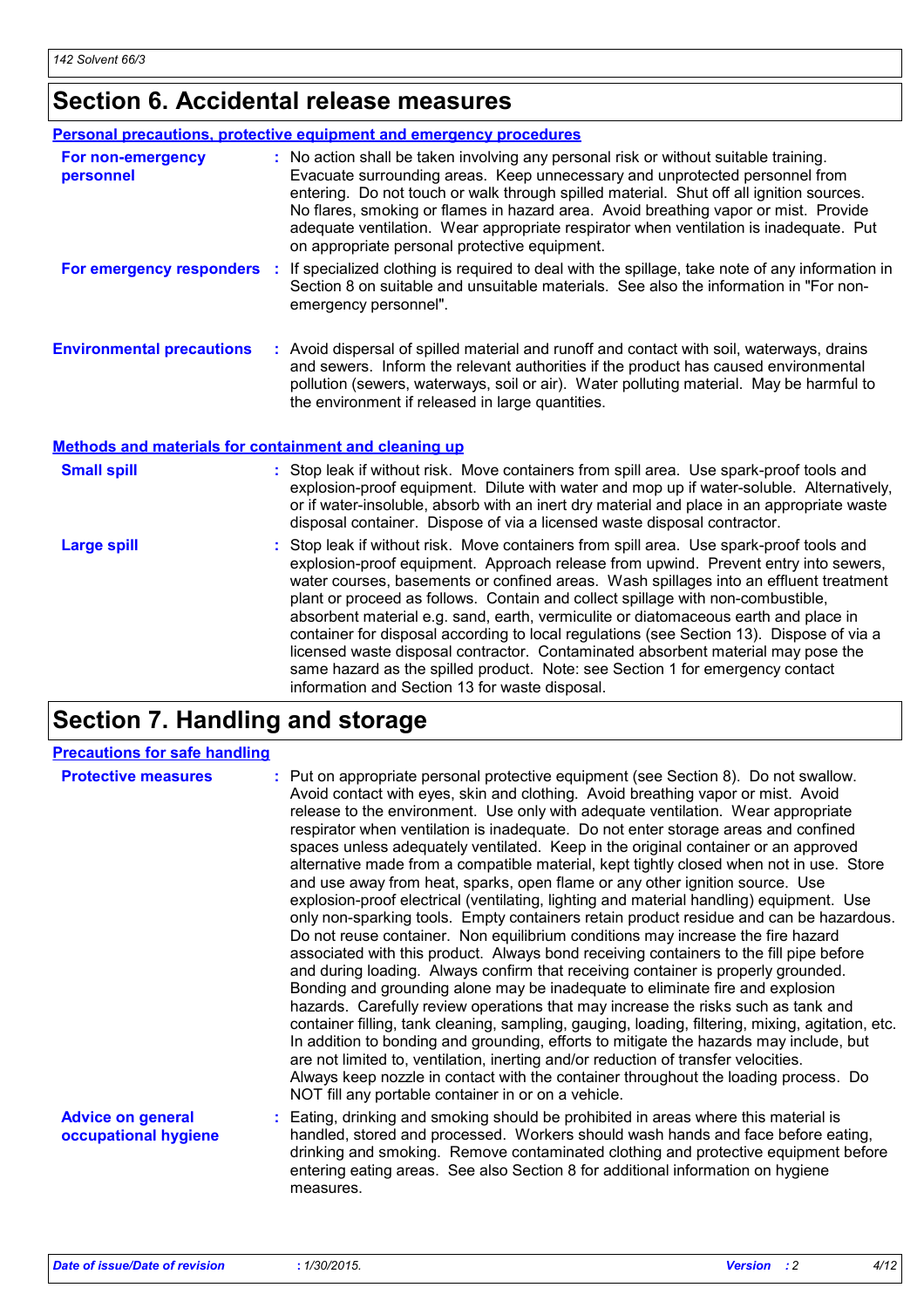# **Section 7. Handling and storage**

| <b>Conditions for safe storage,</b> | ÷. | Store in accordance with local regulations. Store in a segregated and approved area.                                                                                                                                                                                                                                                                             |
|-------------------------------------|----|------------------------------------------------------------------------------------------------------------------------------------------------------------------------------------------------------------------------------------------------------------------------------------------------------------------------------------------------------------------|
| including any                       |    | Store in original container protected from direct sunlight in a dry, cool and well-ventilated                                                                                                                                                                                                                                                                    |
| <b>incompatibilities</b>            |    | area, away from incompatible materials (see Section 10) and food and drink. Store                                                                                                                                                                                                                                                                                |
|                                     |    | locked up. Eliminate all ignition sources. Separate from oxidizing materials. Keep<br>container tightly closed and sealed until ready for use. Containers that have been<br>opened must be carefully resealed and kept upright to prevent leakage. Do not store in<br>unlabeled containers. Use appropriate containment to avoid environmental<br>contamination. |
|                                     |    | Bulk Storage Conditions: Maintain all storage tanks in accordance with applicable<br>regulations. Use necessary controls to monitor tank inventories. Inspect all storage<br>tanks on a periodic basis. Test tanks and associated piping for tightness. Maintain the<br>automatic leak detection devices to assure proper working condition.                     |

# **Section 8. Exposure controls/personal protection**

#### **Control parameters**

#### **Occupational exposure limits**

| <b>Ingredient name</b>                            |                                                                                                                                                                                                                                                                                                                                                                                         | <b>Exposure limits</b>                                                                                                                                                                                                                                                                                                                                                                                                                                                                                                                         |
|---------------------------------------------------|-----------------------------------------------------------------------------------------------------------------------------------------------------------------------------------------------------------------------------------------------------------------------------------------------------------------------------------------------------------------------------------------|------------------------------------------------------------------------------------------------------------------------------------------------------------------------------------------------------------------------------------------------------------------------------------------------------------------------------------------------------------------------------------------------------------------------------------------------------------------------------------------------------------------------------------------------|
| C9-C15 Cycloalkanes                               |                                                                                                                                                                                                                                                                                                                                                                                         | <b>ACGIH TLV (United States).</b><br>TWA: 400 ppm 8 hours. Form: Methylcyclohexane                                                                                                                                                                                                                                                                                                                                                                                                                                                             |
| 142 Solvent 66/3                                  |                                                                                                                                                                                                                                                                                                                                                                                         | <b>ACGIH TLV (United States)</b><br>179 ppm (1200 mg/m <sup>3</sup> ) 8 hour(s)<br>Notes: The TLV for the hydrocarbon solvent is based on<br>the procedure described in Appendix H ("Reciprocal<br>Calculations Method for Certain Refined Hydrocarbon<br>Solvent Vapors") of the ACGIH TLVs ® and BEIs®<br>guidelines. The GGVmixture (ACGIH TLV) is based on<br>Column B (McKee et al., 2005) of Table 1 ("Group<br>Guidance Values") of Appendix H.                                                                                         |
| <b>Appropriate engineering</b><br><b>controls</b> | : Use only with adequate ventilation. Use process enclosures, local exhaust ventilation or<br>other engineering controls to keep worker exposure to airborne contaminants below any<br>recommended or statutory limits. The engineering controls also need to keep gas,<br>vapor or dust concentrations below any lower explosive limits. Use explosion-proof<br>ventilation equipment. |                                                                                                                                                                                                                                                                                                                                                                                                                                                                                                                                                |
| <b>Environmental exposure</b><br>controls         | : Emissions from ventilation or work process equipment should be checked to ensure<br>they comply with the requirements of environmental protection legislation. In some<br>cases, vapor controls, filters or engineering modifications to the process equipment will<br>be necessary to reduce emissions to acceptable levels.                                                         |                                                                                                                                                                                                                                                                                                                                                                                                                                                                                                                                                |
| <b>Individual protection measures</b>             |                                                                                                                                                                                                                                                                                                                                                                                         |                                                                                                                                                                                                                                                                                                                                                                                                                                                                                                                                                |
| <b>Hygiene measures</b>                           | showers are close to the workstation location.                                                                                                                                                                                                                                                                                                                                          | : Wash hands, forearms and face thoroughly after handling chemical products, before<br>eating, smoking and using the lavatory and at the end of the working period.<br>Appropriate techniques should be used to remove potentially contaminated clothing.<br>Wash contaminated clothing before reusing. Ensure that eyewash stations and safety                                                                                                                                                                                                |
| <b>Eye/face protection</b>                        | required instead.                                                                                                                                                                                                                                                                                                                                                                       | : Safety glasses equipped with side shields are recommended as minimum protection in<br>industrial settings. If contact is possible, the following protection should be worn, unless<br>the assessment indicates a higher degree of protection: Splash goggles. Safety<br>eyewear complying with an approved standard should be used when a risk assessment<br>indicates this is necessary to avoid exposure to liquid splashes, mists, gases or dusts.<br>chemical splash goggles. If inhalation hazards exist, a full-face respirator may be |
| <b>Skin protection</b>                            |                                                                                                                                                                                                                                                                                                                                                                                         |                                                                                                                                                                                                                                                                                                                                                                                                                                                                                                                                                |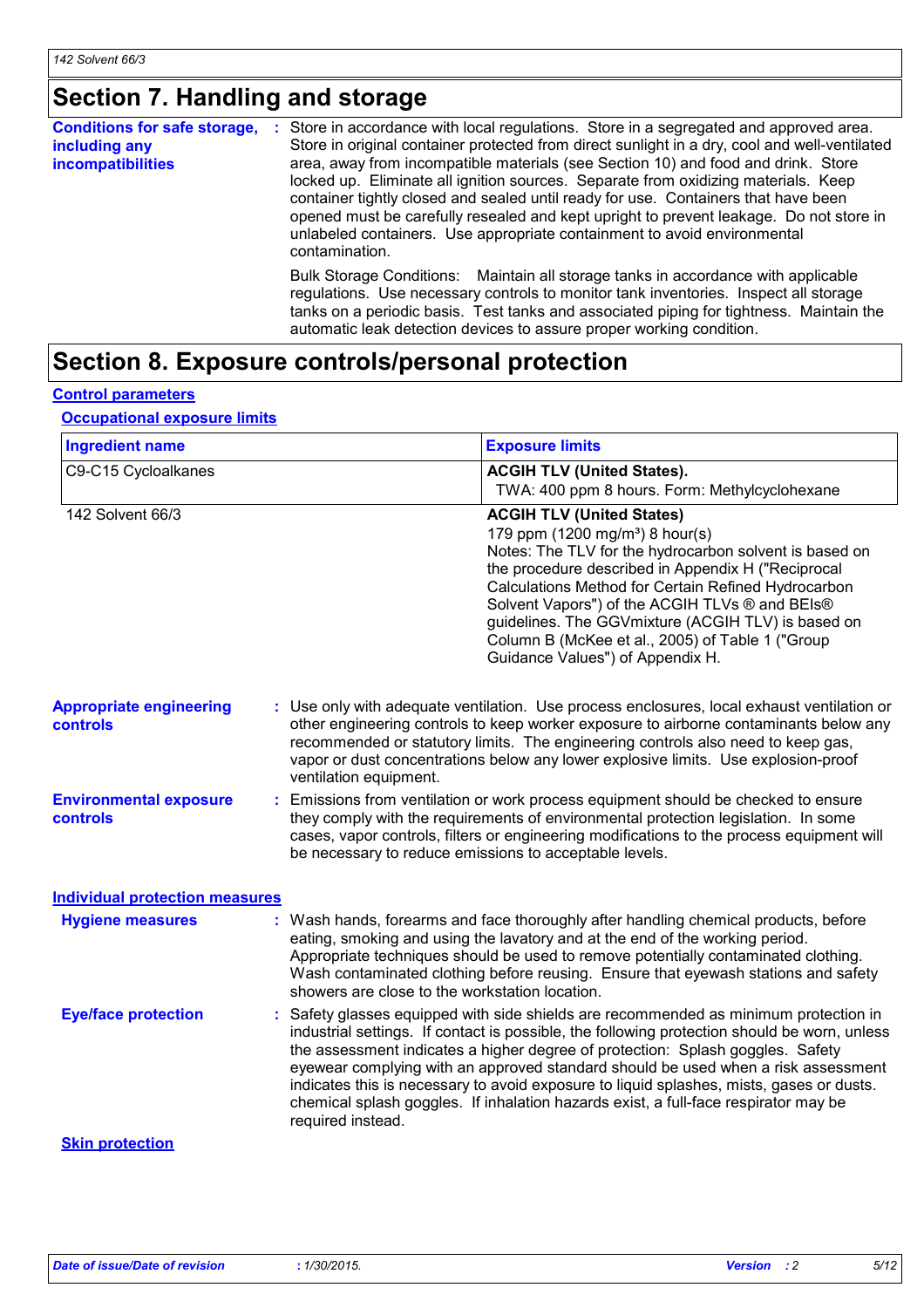# **Section 8. Exposure controls/personal protection**

| <b>Hand protection</b>        | : Chemical-resistant gloves complying with an approved standard should be worn at all<br>times when handling chemical products if a risk assessment indicates this is necessary.<br>Considering the parameters specified by the glove manufacturer, check during use that<br>the gloves are still retaining their protective properties. It should be noted that the time<br>to breakthrough for any glove material may be different for different glove<br>manufacturers. |
|-------------------------------|----------------------------------------------------------------------------------------------------------------------------------------------------------------------------------------------------------------------------------------------------------------------------------------------------------------------------------------------------------------------------------------------------------------------------------------------------------------------------|
| <b>Body protection</b>        | : Personal protective equipment for the body should be selected based on the task being<br>performed and the risks involved and should be approved by a specialist before<br>handling this product.                                                                                                                                                                                                                                                                        |
| <b>Other skin protection</b>  | : Appropriate footwear and any additional skin protection measures should be selected<br>based on the task being performed and the risks involved and should be approved by a<br>specialist before handling this product.                                                                                                                                                                                                                                                  |
| <b>Respiratory protection</b> | : Use a properly fitted, air-purifying or supplied-air respirator complying with an approved<br>standard if a risk assessment indicates this is necessary. Respirator selection must be<br>based on known or anticipated exposure levels, the hazards of the product and the safe<br>working limits of the selected respirator.                                                                                                                                            |

# **Section 9. Physical and chemical properties**

| <b>Physical state</b>                           | $:$ Liquid.                                                     |
|-------------------------------------------------|-----------------------------------------------------------------|
| <b>Color</b>                                    | : Transparent, colorless.                                       |
| <b>Odor</b>                                     | : Characteristic hydrocarbon solvent odor.                      |
| pH                                              | : Not available.                                                |
| <b>Melting point</b>                            | : $-49^{\circ}$ C ( $-56.2^{\circ}$ F)                          |
| <b>Boiling point/boiling range</b>              | : 192 to 205°C (377.6 to 401°F)                                 |
| <b>Flash point</b>                              | : Closed cup: $67^{\circ}$ C (152.6°F) [Tagliabue (ASTM D-56)]  |
| <b>Evaporation rate</b>                         | $:$ <1 (n-butyl acetate. = 1)                                   |
| Lower and upper explosive<br>(flammable) limits | $:$ Lower: $0.8\%$<br>Upper: 6%                                 |
| <b>Vapor pressure</b>                           | $: 0.067$ kPa (0.5 mm Hg) [room temperature]                    |
| <b>Vapor density</b>                            | : $>1$ [Air = 1]                                                |
| <b>Relative density</b>                         | : 0.79                                                          |
| <b>Density Ibs/gal</b>                          | : Estimated 6.59 lbs/gal                                        |
| <b>Gravity, <sup>o</sup>API</b>                 | $:$ Estimated 48 $@$ 60 F                                       |
| <b>Solubility</b>                               | : Very slightly soluble in the following materials: cold water. |
| <b>Solubility in water</b>                      | $: 1.5$ g/l                                                     |
| <b>Auto-ignition temperature</b>                | : $>220^{\circ}$ C ( $>428^{\circ}$ F)                          |
| <b>Conductivity</b>                             | $\approx$ <50 picosiemens/meter (unadditized)                   |

# **Section 10. Stability and reactivity**

| <b>Reactivity</b>                            | : Not expected to be Explosive, Self-Reactive, Self-Heating, or an Organic Peroxide<br>under US GHS Definition(s).                                                                                                                         |                    |      |
|----------------------------------------------|--------------------------------------------------------------------------------------------------------------------------------------------------------------------------------------------------------------------------------------------|--------------------|------|
| <b>Chemical stability</b>                    | : The product is stable.                                                                                                                                                                                                                   |                    |      |
| <b>Possibility of hazardous</b><br>reactions | : Under normal conditions of storage and use, hazardous reactions will not occur.                                                                                                                                                          |                    |      |
| <b>Conditions to avoid</b>                   | : Avoid all possible sources of ignition (spark or flame). Do not pressurize, cut, weld,<br>braze, solder, drill, grind or expose containers to heat or sources of ignition. Do not<br>allow vapor to accumulate in low or confined areas. |                    |      |
| <b>Incompatible materials</b>                | : Reactive or incompatible with the following materials:<br>oxidizing materials                                                                                                                                                            |                    |      |
| Date of issue/Date of revision               | : 1/30/2015.                                                                                                                                                                                                                               | <b>Version</b> : 2 | 6/12 |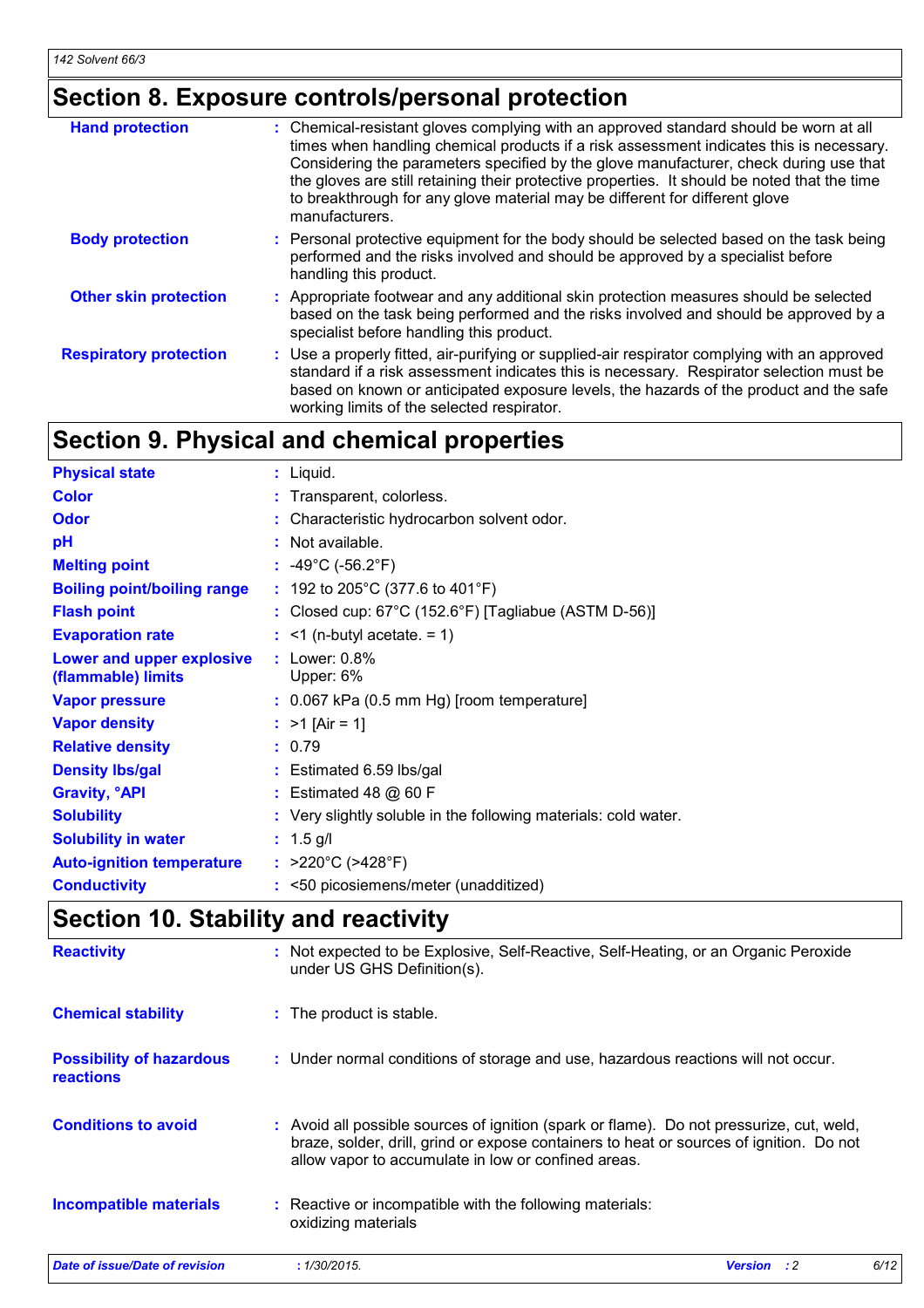# **Section 10. Stability and reactivity**

| <b>Hazardous decomposition</b><br>products              | : Under normal conditions of storage and use, hazardous decomposition products should<br>not be produced.                                                                                                                                                                                                                                                                                                                                                                                                                                                                                                                                                                                                                                          |
|---------------------------------------------------------|----------------------------------------------------------------------------------------------------------------------------------------------------------------------------------------------------------------------------------------------------------------------------------------------------------------------------------------------------------------------------------------------------------------------------------------------------------------------------------------------------------------------------------------------------------------------------------------------------------------------------------------------------------------------------------------------------------------------------------------------------|
|                                                         | <b>Section 11. Toxicological information</b>                                                                                                                                                                                                                                                                                                                                                                                                                                                                                                                                                                                                                                                                                                       |
| <b>Information on toxicological effects</b>             |                                                                                                                                                                                                                                                                                                                                                                                                                                                                                                                                                                                                                                                                                                                                                    |
| <b>Acute toxicity</b>                                   |                                                                                                                                                                                                                                                                                                                                                                                                                                                                                                                                                                                                                                                                                                                                                    |
| <b>Conclusion/Summary</b>                               | : C9-C15 Alkanes: In animal studies utilizing mineral spirits containing up to 22%<br>aromatics indicated that the acute central nervous system effects are reversible. Based<br>on existing animal studies, the potential for persistent effects is not clear.<br>Distillates (petroleum), hydrotreated light: Mineral spirits have produced slight to<br>moderate skin irritation particularly with evaporation from the skin is prevented. Animal<br>studies have demonstrated that mineral spirits produced mild respiratory tract irritation<br>at elevated concentrations.                                                                                                                                                                   |
| <b>Irritation/Corrosion</b>                             |                                                                                                                                                                                                                                                                                                                                                                                                                                                                                                                                                                                                                                                                                                                                                    |
| <b>Skin</b>                                             | : C9-C15 Alkanes: Primary dermal irritation studies (four hour exposure) in rabbits<br>utilizing mineral spirits containing less than 2% aromatics resulted in slight to moderate<br>skin irritation. In humans, mineral spirits have produced slight to moderate skin irritation<br>particularly with evaporation from the skin is prevented.<br>: No additional information.                                                                                                                                                                                                                                                                                                                                                                     |
| <b>Eyes</b>                                             |                                                                                                                                                                                                                                                                                                                                                                                                                                                                                                                                                                                                                                                                                                                                                    |
| <b>Respiratory</b>                                      | : C9-C15 Alkanes: Animal studies have demonstrated that mineral spirits produced mild<br>respiratory tract irritation at elevated concentrations. Also, sensory respiratory tract<br>irritation was evident by reduced breathing rates in the test animals in certain studies.                                                                                                                                                                                                                                                                                                                                                                                                                                                                     |
| <b>Sensitization</b>                                    |                                                                                                                                                                                                                                                                                                                                                                                                                                                                                                                                                                                                                                                                                                                                                    |
| <b>Skin</b>                                             | : C9-C15 Alkanes: In animal studies utilizing mineral spirits containing up to 18%,<br>aromatics skin sensitization is not evident.                                                                                                                                                                                                                                                                                                                                                                                                                                                                                                                                                                                                                |
| <b>Respiratory</b>                                      | : No additional information.                                                                                                                                                                                                                                                                                                                                                                                                                                                                                                                                                                                                                                                                                                                       |
| <b>Mutagenicity</b>                                     |                                                                                                                                                                                                                                                                                                                                                                                                                                                                                                                                                                                                                                                                                                                                                    |
| <b>Conclusion/Summary</b>                               | : C9-C15 Alkanes: In vivo and in vitro studies on mineral spirits containing up to 22 %<br>aromatics indicate that these products are not genotoxic.                                                                                                                                                                                                                                                                                                                                                                                                                                                                                                                                                                                               |
| <b>Carcinogenicity</b>                                  |                                                                                                                                                                                                                                                                                                                                                                                                                                                                                                                                                                                                                                                                                                                                                    |
| <b>Conclusion/Summary</b>                               | : C9-C15 Alkanes: The National Toxicology Program (NTP) conducted two-year<br>carcinogenicity studies in rats and mice with Stoddard Solvent IIC (less than 2%<br>aromatics). The studies indicated that there was some evidence of carcinogenic activity<br>in male rats (adrenal medulla neoplasms and renal tubule adenoma) but no evidence of<br>carcinogenic activity in female rats. Further, there was equivocal evidence of<br>carcinogenic activity in female mice (hepatocellular adenoma) but no evidence of<br>carcinogenic activity in male mice. A low carcinogenic potential is suggested by a lack of<br>genotoxic potential identified in in vivo and in vitro genetic toxicity tests (with and without<br>metabolic activation). |
| <b>Reproductive toxicity</b>                            |                                                                                                                                                                                                                                                                                                                                                                                                                                                                                                                                                                                                                                                                                                                                                    |
| <b>Conclusion/Summary</b>                               | : C9-C15 Alkanes: There were no treatment-related effects on pregnancy rate, mortality<br>or gross post mortem observations in animal studies utilizing mineral spirits containing<br>less than 2% aromatics.                                                                                                                                                                                                                                                                                                                                                                                                                                                                                                                                      |
| <b>Teratogenicity</b>                                   |                                                                                                                                                                                                                                                                                                                                                                                                                                                                                                                                                                                                                                                                                                                                                    |
| <b>Conclusion/Summary</b>                               | : C9-C15 Alkanes: There were no treatment-related effects on pregnancy rate, mortality<br>or gross post mortem observations in animal studies utilizing mineral spirits containing<br>less than 2% aromatics.                                                                                                                                                                                                                                                                                                                                                                                                                                                                                                                                      |
| <b>Specific target organ toxicity (single exposure)</b> |                                                                                                                                                                                                                                                                                                                                                                                                                                                                                                                                                                                                                                                                                                                                                    |
|                                                         |                                                                                                                                                                                                                                                                                                                                                                                                                                                                                                                                                                                                                                                                                                                                                    |

| <b>Name</b>         | <b>Category</b> | <b>Route of</b><br><b>exposure</b> | <b>Target organs</b>    |
|---------------------|-----------------|------------------------------------|-------------------------|
| C9-C15 Cycloalkanes | Category 3      | Not applicable.                    | <b>Narcotic effects</b> |
| C9-C15 Alkanes      | Category 3      | Not applicable.                    | <b>Narcotic effects</b> |

## **Specific target organ toxicity (repeated exposure)** Not available.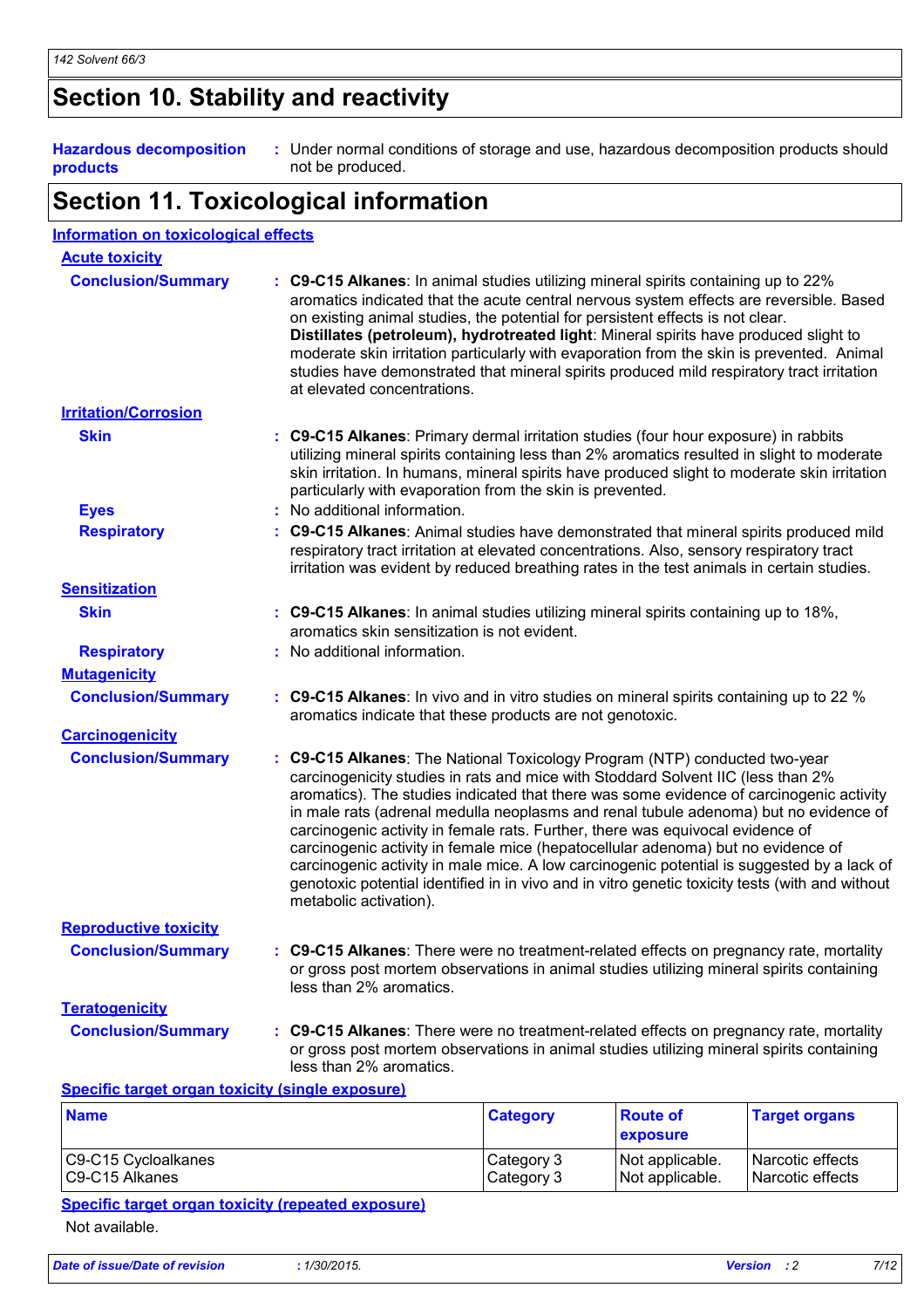# **Section 11. Toxicological information**

| <b>Name</b>                                            |                                                                                                                                               | <b>Result</b>                                                                                                                                |  |  |
|--------------------------------------------------------|-----------------------------------------------------------------------------------------------------------------------------------------------|----------------------------------------------------------------------------------------------------------------------------------------------|--|--|
| C9-C15 Cycloalkanes<br>C9-C15 Alkanes                  |                                                                                                                                               | <b>ASPIRATION HAZARD - Category 1</b><br><b>ASPIRATION HAZARD - Category 1</b>                                                               |  |  |
| <b>Information on the likely</b><br>routes of exposure | : Routes of entry anticipated: Oral, Dermal, Inhalation.                                                                                      |                                                                                                                                              |  |  |
| <b>Potential acute health effects</b>                  |                                                                                                                                               |                                                                                                                                              |  |  |
| <b>Eye contact</b>                                     | : May cause eye irritation.                                                                                                                   |                                                                                                                                              |  |  |
| <b>Inhalation</b>                                      | drowsiness and dizziness.                                                                                                                     | : Harmful if inhaled. Can cause central nervous system (CNS) depression. May cause                                                           |  |  |
| <b>Skin contact</b>                                    | Causes skin irritation.                                                                                                                       |                                                                                                                                              |  |  |
| <b>Ingestion</b>                                       |                                                                                                                                               | Can cause central nervous system (CNS) depression. May be fatal if swallowed and<br>enters airways. Irritating to mouth, throat and stomach. |  |  |
|                                                        | <b>Symptoms related to the physical, chemical and toxicological characteristics</b>                                                           |                                                                                                                                              |  |  |
| <b>Eye contact</b>                                     | : Adverse symptoms may include the following:<br>pain or irritation<br>watering<br>redness                                                    |                                                                                                                                              |  |  |
| <b>Inhalation</b>                                      | : Adverse symptoms may include the following:<br>nausea or vomiting<br>headache<br>drowsiness/fatigue<br>dizziness/vertigo<br>unconsciousness |                                                                                                                                              |  |  |
| <b>Skin contact</b>                                    | : Adverse symptoms may include the following:<br>irritation<br>redness                                                                        |                                                                                                                                              |  |  |
| <b>Ingestion</b>                                       | : Adverse symptoms may include the following:<br>nausea or vomiting                                                                           |                                                                                                                                              |  |  |
| <b>Potential chronic health effects</b>                |                                                                                                                                               |                                                                                                                                              |  |  |
| <b>General</b>                                         | : No known significant effects or critical hazards.                                                                                           |                                                                                                                                              |  |  |
| <b>Carcinogenicity</b>                                 | : No known significant effects or critical hazards.                                                                                           |                                                                                                                                              |  |  |
| <b>Mutagenicity</b>                                    | No known significant effects or critical hazards.                                                                                             |                                                                                                                                              |  |  |
|                                                        | No known significant effects or critical hazards.                                                                                             |                                                                                                                                              |  |  |
| <b>Teratogenicity</b>                                  | No known significant effects or critical hazards.                                                                                             |                                                                                                                                              |  |  |
| <b>Developmental effects</b>                           |                                                                                                                                               |                                                                                                                                              |  |  |

# **Section 12. Ecological information**

| <b>Toxicity</b>                      |                  |                               |      |
|--------------------------------------|------------------|-------------------------------|------|
| <b>Conclusion/Summary</b>            | : Not available. |                               |      |
| <b>Persistence and degradability</b> |                  |                               |      |
| Not available.                       |                  |                               |      |
| <b>Conclusion/Summary</b>            | : Not available. |                               |      |
| <b>Bioaccumulative potential</b>     |                  |                               |      |
| Date of issue/Date of revision       | : 1/30/2015.     | <b>Version</b><br>$\cdot$ : 2 | 8/12 |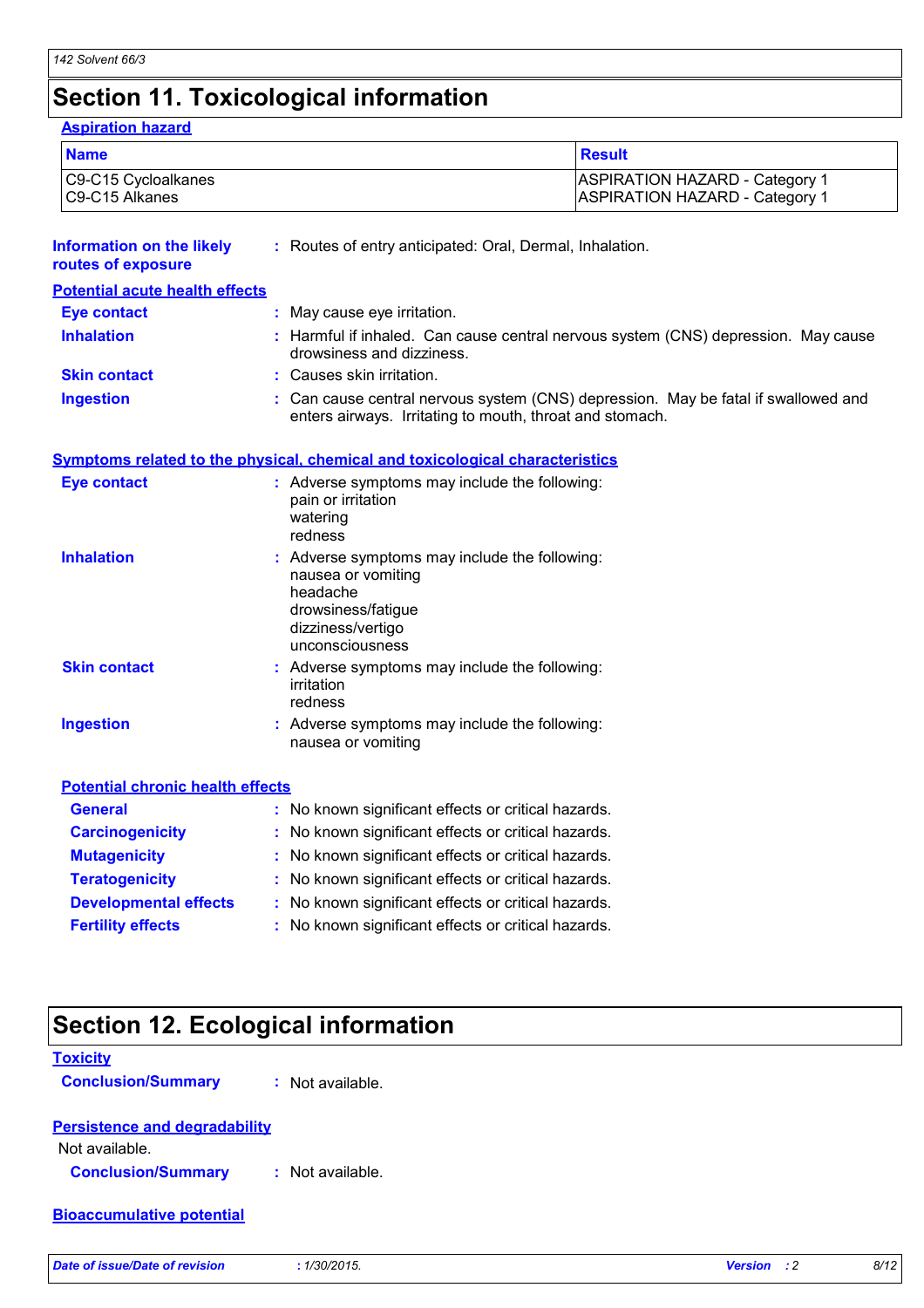# **Section 12. Ecological information**

Not available.

## **Mobility in soil**

| <b>Soil/water partition</b> | : Not available. |
|-----------------------------|------------------|
| <b>coefficient (Koc)</b>    |                  |

### **Other adverse effects** : No known significant effects or critical hazards.

## **Section 13. Disposal considerations**

| <b>Disposal methods</b>    | : The generation of waste should be avoided or minimized wherever possible. Disposal<br>of this product, solutions and any by-products should at all times comply with the<br>requirements of environmental protection and waste disposal legislation and any<br>regional local authority requirements. Dispose of surplus and non-recyclable products<br>via a licensed waste disposal contractor. Waste should not be disposed of untreated to<br>the sewer unless fully compliant with the requirements of all authorities with jurisdiction.<br>Waste packaging should be recycled. This material and its container must be disposed<br>of in a safe way. Care should be taken when handling emptied containers that have not<br>been cleaned or rinsed out. Empty containers or liners may retain some product<br>residues. Vapor from product residues may create a highly flammable or explosive<br>atmosphere inside the container. Do not cut, weld or grind used containers unless they<br>have been cleaned thoroughly internally. Avoid dispersal of spilled material and runoff<br>and contact with soil, waterways, drains and sewers. |
|----------------------------|------------------------------------------------------------------------------------------------------------------------------------------------------------------------------------------------------------------------------------------------------------------------------------------------------------------------------------------------------------------------------------------------------------------------------------------------------------------------------------------------------------------------------------------------------------------------------------------------------------------------------------------------------------------------------------------------------------------------------------------------------------------------------------------------------------------------------------------------------------------------------------------------------------------------------------------------------------------------------------------------------------------------------------------------------------------------------------------------------------------------------------------------------|
| <b>RCRA classification</b> | $:$ D018                                                                                                                                                                                                                                                                                                                                                                                                                                                                                                                                                                                                                                                                                                                                                                                                                                                                                                                                                                                                                                                                                                                                             |

# **Section 14. Transport information**

|                                      | <b>DOT Classification</b>                                                                                                                                                                                                                                                                                                                 | <b>IMDG</b>    | <b>IATA</b>              |
|--------------------------------------|-------------------------------------------------------------------------------------------------------------------------------------------------------------------------------------------------------------------------------------------------------------------------------------------------------------------------------------------|----------------|--------------------------|
| <b>UN number</b>                     | <b>UN1268</b>                                                                                                                                                                                                                                                                                                                             | Not regulated. | Not regulated.           |
| <b>UN proper</b><br>shipping name    | UN1268, Petroleum Distillates, n.  -<br>o.s., Combustible Liquid, PG III<br>liquid                                                                                                                                                                                                                                                        |                |                          |
| <b>Transport</b><br>hazard class(es) | Combustible liquid.                                                                                                                                                                                                                                                                                                                       |                |                          |
| <b>Packing group</b>                 | $\mathbf{III}$                                                                                                                                                                                                                                                                                                                            |                | $\overline{\phantom{0}}$ |
| <b>Environmental</b><br>hazards      | No.                                                                                                                                                                                                                                                                                                                                       | No.            | No.                      |
| <b>Additional</b><br>information     | <b>Remarks</b><br>The following U.S. DOT<br>hazardous materials shipping<br>description applies to bulk<br>packaged material that is<br>transported by highway or rail.<br>Alternate shipping descriptions<br>may be required for product<br>transported by marine vessel, air<br>or other method and for non-<br>bulk packaged material. |                |                          |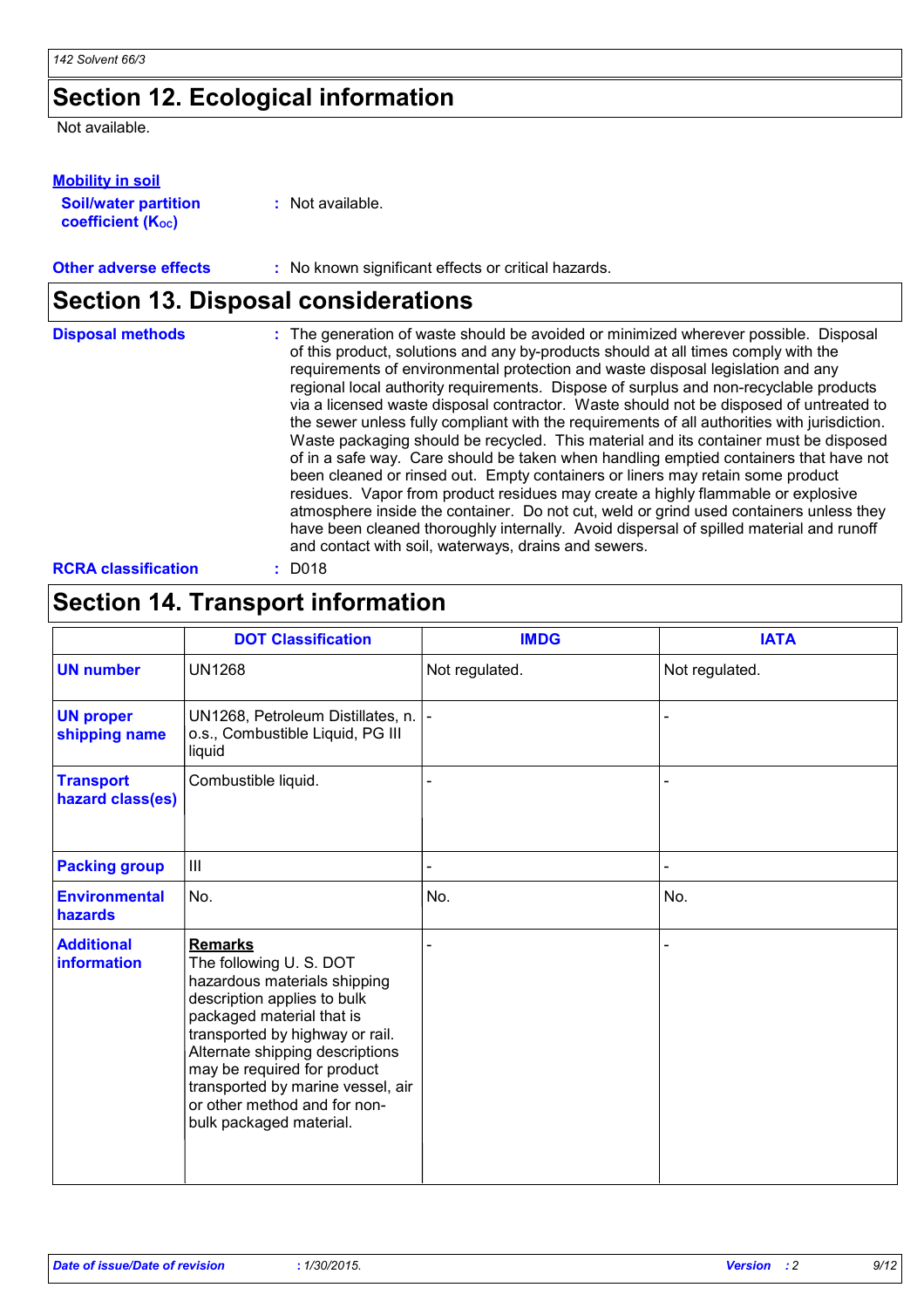## **Section 14. Transport information**

#### **Special precautions for user Transport within user's premises:** always transport in closed containers that are **:** upright and secure. Ensure that persons transporting the product know what to do in the event of an accident or spillage.

# **Section 15. Regulatory information**

| <b>U.S. Federal regulations</b> | : TSCA 12(b) one-time export: Nonane, all isomers                                                                                                                                                                                                                                                                                                                                                                                                       |
|---------------------------------|---------------------------------------------------------------------------------------------------------------------------------------------------------------------------------------------------------------------------------------------------------------------------------------------------------------------------------------------------------------------------------------------------------------------------------------------------------|
|                                 | United States inventory (TSCA 8b): All components are listed or exempted.                                                                                                                                                                                                                                                                                                                                                                               |
|                                 | Clean Water Act (CWA) 307: Naphthalene; Benzene; Toluene; Ethylbenzene                                                                                                                                                                                                                                                                                                                                                                                  |
|                                 | Clean Water Act (CWA) 311: Naphthalene; Benzene; Toluene; Ethylbenzene<br>This material is classified as an oil under Section 311 of the Clean Water Act (CWA)<br>and the Oil Pollution Act of 1990 (OPA). Discharges or spills which produce a visible<br>sheen on waters of the United States, their adjoining shorelines, or into conduits leading<br>to surface waters must be reported to the EPA's National Response Center at (800)<br>424-8802. |
| <b>SARA 302/304</b>             |                                                                                                                                                                                                                                                                                                                                                                                                                                                         |

**Composition/information on ingredients**

| <b>SARA 304 RQ</b>    | : Not applicable.                                  |
|-----------------------|----------------------------------------------------|
| <u>SARA 311/312</u>   |                                                    |
| <b>Classification</b> | $:$ Fire hazard<br>Immediate (acute) health hazard |

#### **Composition/information on ingredients**

| <b>Name</b>         | <b>Fire</b> | <b>Sudden</b><br><b>hazard</b> release of<br><b>pressure</b> | <b>Reactive</b> | <b>Immediate</b><br>(acute)<br>health<br>hazard | <b>Delaved</b><br>(chronic)<br>health<br>hazard |
|---------------------|-------------|--------------------------------------------------------------|-----------------|-------------------------------------------------|-------------------------------------------------|
| C9-C15 Cycloalkanes | Yes.        | No.                                                          | IN <sub>o</sub> | Yes.                                            | No.                                             |
| C9-C15 Alkanes      | Yes.        | No.                                                          | IN <sub>o</sub> | Yes.                                            | No.                                             |

## **State regulations**

| <b>Massachusetts</b>          | : The following components are listed: NONANE |
|-------------------------------|-----------------------------------------------|
| <b>New York</b>               | : None of the components are listed.          |
| <b>New Jersey</b>             | : The following components are listed: NONANE |
| <b>Pennsylvania</b>           | : The following components are listed: NONANE |
| <b>Outflowers</b> Business OF |                                               |

## **California Prop. 65**

**WARNING:** This product contains less than 0.1% of a chemical known to the State of California to cause cancer. **WARNING:** This product contains less than 1% of a chemical known to the State of California to cause birth defects or other reproductive harm.

| <b>Ingredient name</b>         | $\frac{9}{6}$   | <b>Cancer</b> | <b>Reproductive</b> | <b>No significant risk</b><br>level                      | <b>Maximum</b><br>acceptable dosage<br>level       |
|--------------------------------|-----------------|---------------|---------------------|----------------------------------------------------------|----------------------------------------------------|
| Naphthalene                    | $< 0.0001$ Yes. |               | No.                 | Yes.                                                     | No.                                                |
| Toluene                        | $< 0.00011$ No. |               | Yes.                | No.                                                      | 7000 µg/day<br>(ingestion)                         |
| Benzene                        | < 0.0001        | Yes.          | Yes.                | $6.4$ µg/day<br>(ingestion)<br>13 µg/day<br>(inhalation) | 24 µg/day (ingestion)<br>49 µg/day<br>(inhalation) |
| Ethylbenzene                   | < 0.00011       | Yes.          | No.                 | 41 µg/day (ingestion)   No.<br>54 µg/day                 |                                                    |
| Date of issue/Date of revision | : 1/30/2015.    |               |                     |                                                          | 10/12<br>$\cdot$ : 2<br><b>Version</b>             |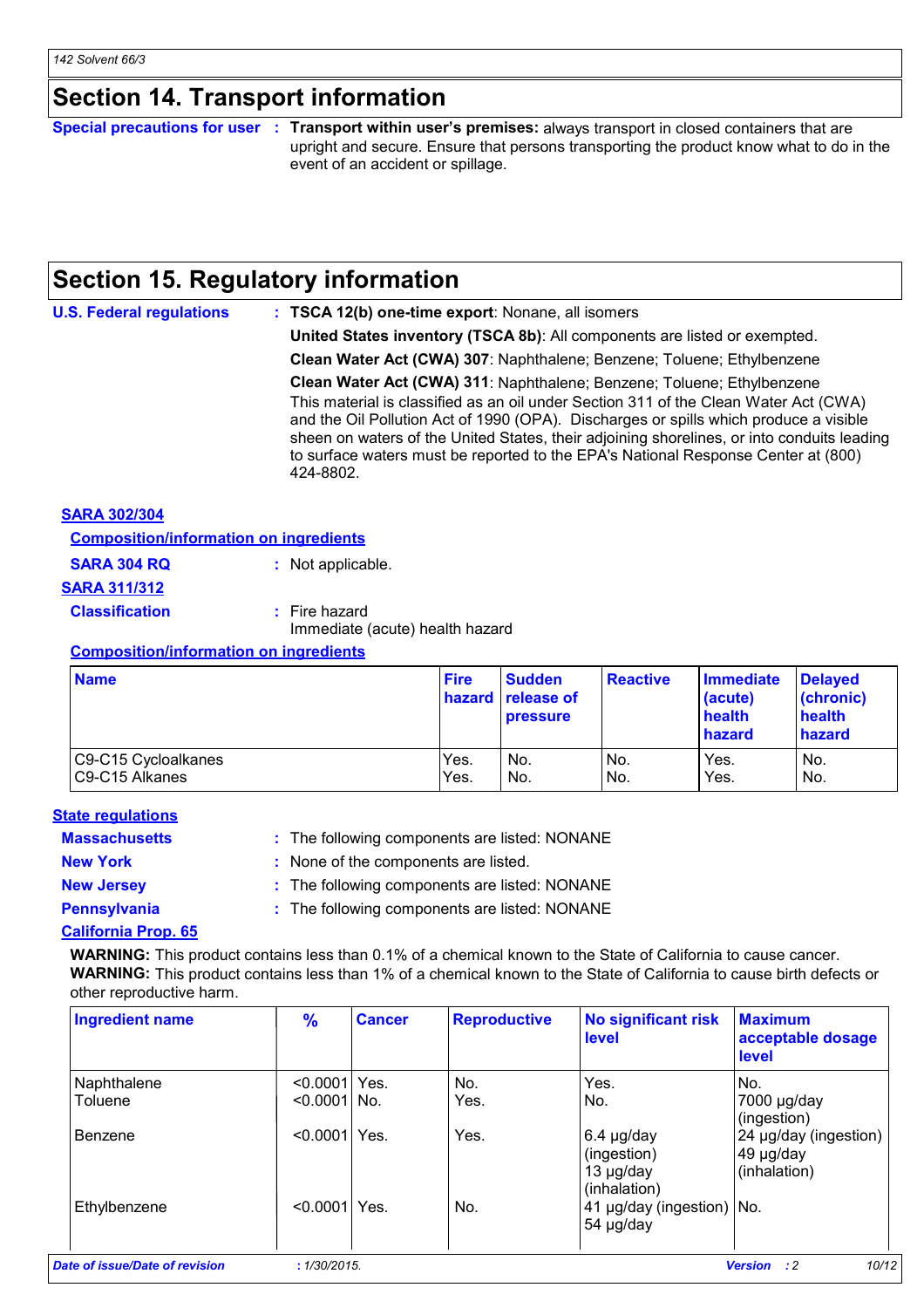## **Section 15. Regulatory information**

|                                  |                                          | (inhalation)                                                                                                                                                                                                                                                                                                                                                                                                                                                                                              |  |
|----------------------------------|------------------------------------------|-----------------------------------------------------------------------------------------------------------------------------------------------------------------------------------------------------------------------------------------------------------------------------------------------------------------------------------------------------------------------------------------------------------------------------------------------------------------------------------------------------------|--|
| <b>International requlations</b> |                                          |                                                                                                                                                                                                                                                                                                                                                                                                                                                                                                           |  |
| <b>International lists</b>       | Taiwan inventory (CSNN): Not determined. | : Australia inventory (AICS): All components are listed or exempted.<br>China inventory (IECSC): All components are listed or exempted.<br>Japan inventory: All components are listed or exempted.<br>Korea inventory: All components are listed or exempted.<br>Malaysia Inventory (EHS Register): All components are listed or exempted.<br>New Zealand Inventory of Chemicals (NZIoC): All components are listed or exempted.<br>Philippines inventory (PICCS): All components are listed or exempted. |  |
| <b>Canada inventory</b>          | : All components are listed or exempted. |                                                                                                                                                                                                                                                                                                                                                                                                                                                                                                           |  |
| <b>EU Inventory</b>              | : All components are listed or exempted. |                                                                                                                                                                                                                                                                                                                                                                                                                                                                                                           |  |
| <b>WHMIS (Canada)</b>            | (200°F).                                 | : Class B-3: Combustible liquid with a flash point between $37.8^{\circ}$ C (100 $^{\circ}$ F) and $93.3^{\circ}$ C<br>Class D-2B: Material causing other toxic effects (Toxic).                                                                                                                                                                                                                                                                                                                          |  |

## **Section 16. Other information**

## **National Fire Protection Association (U.S.A.)**



**Reprinted with permission from NFPA 704-2001, Identification of the Hazards of Materials for Emergency Response Copyright ©1997, National Fire Protection Association, Quincy, MA 02269. This reprinted material is not the complete and official position of the National Fire Protection Association, on the referenced subject which is represented only by the standard in its entirety.**

**Copyright ©2001, National Fire Protection Association, Quincy, MA 02269. This warning system is intended to be interpreted and applied only by properly trained individuals to identify fire, health and reactivity hazards of chemicals. The user is referred to certain limited number of chemicals with recommended classifications in NFPA 49 and NFPA 325, which would be used as a guideline only. Whether the chemicals are classified by NFPA or not, anyone using the 704 systems to classify chemicals does so at their own risk.**

| <b>History</b>                    |                                                                                                                                                                                                                                                                                                                                                                                                                                                                                                                                                                         |
|-----------------------------------|-------------------------------------------------------------------------------------------------------------------------------------------------------------------------------------------------------------------------------------------------------------------------------------------------------------------------------------------------------------------------------------------------------------------------------------------------------------------------------------------------------------------------------------------------------------------------|
| Date of issue/Date of<br>revision | : 1/30/2015.                                                                                                                                                                                                                                                                                                                                                                                                                                                                                                                                                            |
| <b>Key to abbreviations</b>       | $\therefore$ ATE = Acute Toxicity Estimate<br>BCF = Bioconcentration Factor<br>GHS = Globally Harmonized System of Classification and Labelling of Chemicals<br>IATA = International Air Transport Association<br>IBC = Intermediate Bulk Container<br><b>IMDG = International Maritime Dangerous Goods</b><br>LogPow = logarithm of the octanol/water partition coefficient<br>MARPOL 73/78 = International Convention for the Prevention of Pollution From Ships,<br>1973 as modified by the Protocol of 1978. ("Marpol" = marine pollution)<br>$UN = United Nations$ |

#### **Notice to reader**

**THE INFORMATION IN THIS SAFETY DATA SHEET (SDS) WAS OBTAINED FROM SOURCES WHICH WE BELIEVE ARE RELIABLE. HOWEVER, THE INFORMATION IS PROVIDED WITHOUT ANY WARRANTY, EXPRESSED OR IMPLIED REGARDING ITS CORRECTNESS OR ACCURACY. SOME INFORMATION PRESENTED AND CONCLUSIONS DRAWN HEREIN ARE FROM SOURCES OTHER THAN DIRECT TEST DATA ON THE SUBSTANCE ITSELF. THIS SDS WAS PREPARED AND IS TO BE USED ONLY FOR THIS PRODUCT. IF THE PRODUCT IS USED AS A COMPONENT IN ANOTHER PRODUCT, THIS SDS INFORMATION MAY NOT BE APPLICABLE. USERS SHOULD MAKE THEIR OWN INVESTIGATIONS TO DETERMINE THE SUITABILITY OF THE INFORMATION OR PRODUCTS FOR THEIR PARTICULAR PURPOSE OR APPLICATION.**

#### **THE CONDITIONS OR METHODS OF HANDLING, STORAGE, USE, AND/OR DISPOSAL OF THE PRODUCT ARE**